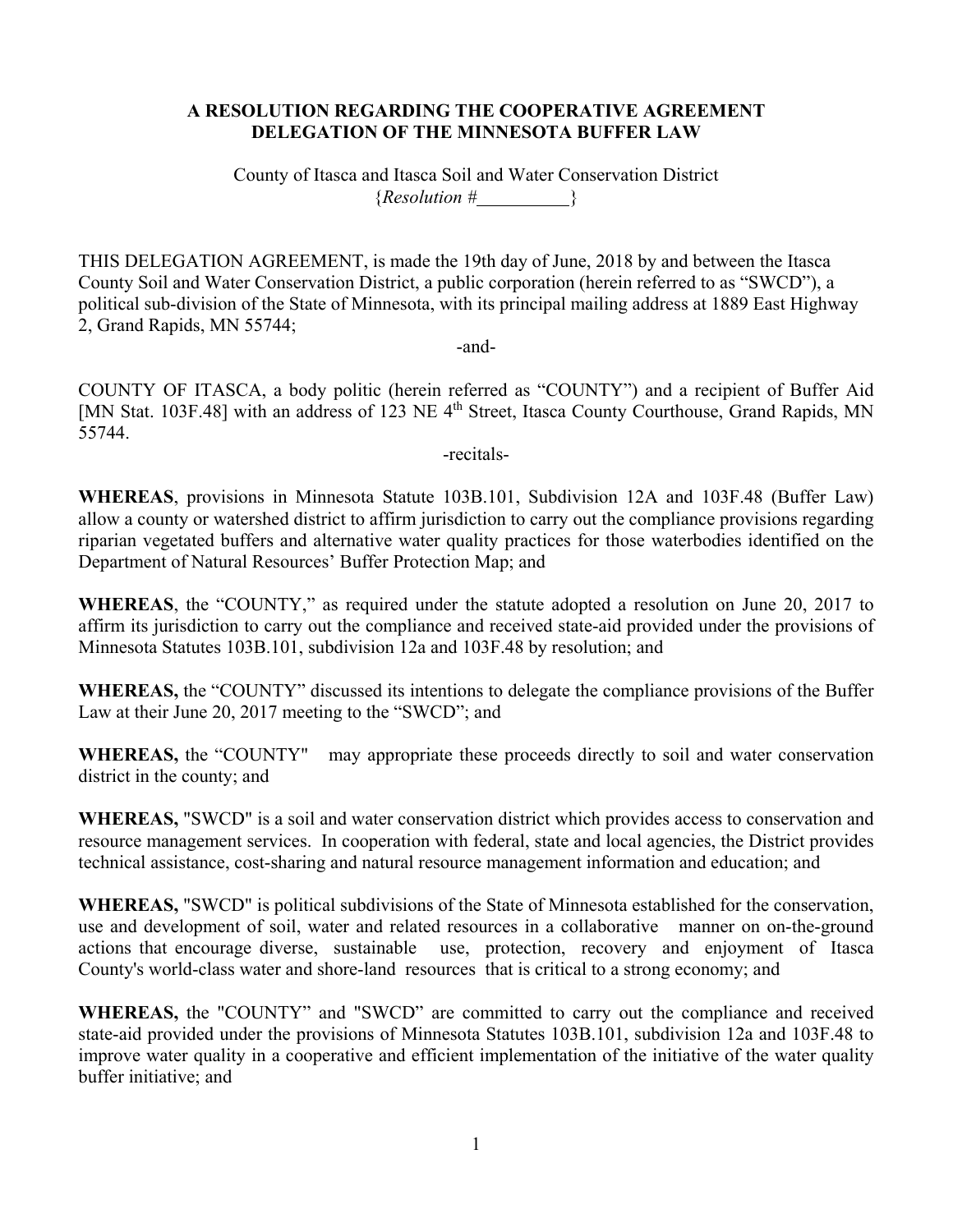### **NOW THEREFORE, it is mutually agreed by and between the Parties as follows:**

- 1. **PURPOSE.** The purpose of this delegation agreement is to appropriate \$35,000 of the "COUNTY'S" \$40,000 2017 Buffer Aid funding previously received, and once received (anticipated August 2018) the entire \$50,000 2018 allocation, to the "SWCD". This funding will be appropriated to carry out the compliance provisions of Minnesota Statute 103B.101, Subdivision 12A and 103F.48 regarding riparian vegetated buffers and alternative water quality practices for those waterbodies identified on the Department of Natural Resources' Buffer Protection Map
- 2. **TASK AND RESPONSIBILTIES.** The Itasca County Board of Commissioners authority and administrative responsibility to implement Minnesota Buffer Law enforcement as the LGU within the legal boundaries of the "COUNTY" is delegated to the "SWCD" as of June 19, 2018 in accordance with Minnesota Statute 103F.48.

"SWCD" agrees to carry out corrective actions on a parcel basis to ensure compliance with the buffer requirements, which may include criminal penalties, under the authority provided in Minnesota Statutes 103B.101, subd. 12a and 103F.48

County attorney's office will administer any criminal penalty court action related to buffer law enforcement matters, and will retain \$5,000 of 2017 funding for potential legal matters; additional funding is anticipated August 2019. See section five "FEES" on this page for language regarding procedure.

- 3. **FISCAL AGENT**. The County Auditor will act as the Fiscal Agent for the "COUNTY" establishing a dedicated riparian aid fund for the deposit of the appropriated Aid from the Commissioner of Revenue. The County Auditor will allocate funding provided by this fund to "SWCD" to develop and implement the buffer requirements under the terms of the agreement. The "SWCD" will provide annual reports to the County Board and the Environmental Services Department.
- 4. **COUNTY LIASON**. As County Liaison, the Environmental Administrator arranges communication for the County Board meetings from "SWCD" and external partner organizations and is responsible for accountability of funds spent and that field work is completed satisfactory (by monthly reports).
- 5. **FEES.** The Itasca County Auditor will pro-rate any time expended for Buffer Law Enforcement litigation services against the fund for reimbursement. See section two "TASK AND RESPONSIBILITES" on this page for SFY2017 retained value.

# 6. **INSURANCE.**

a. Worker's Compensation insurance. "SWCD" shall provide and maintain, at all times while this agreement is in effect, Worker's Compensation Insurance as required by law. See Exhibit A.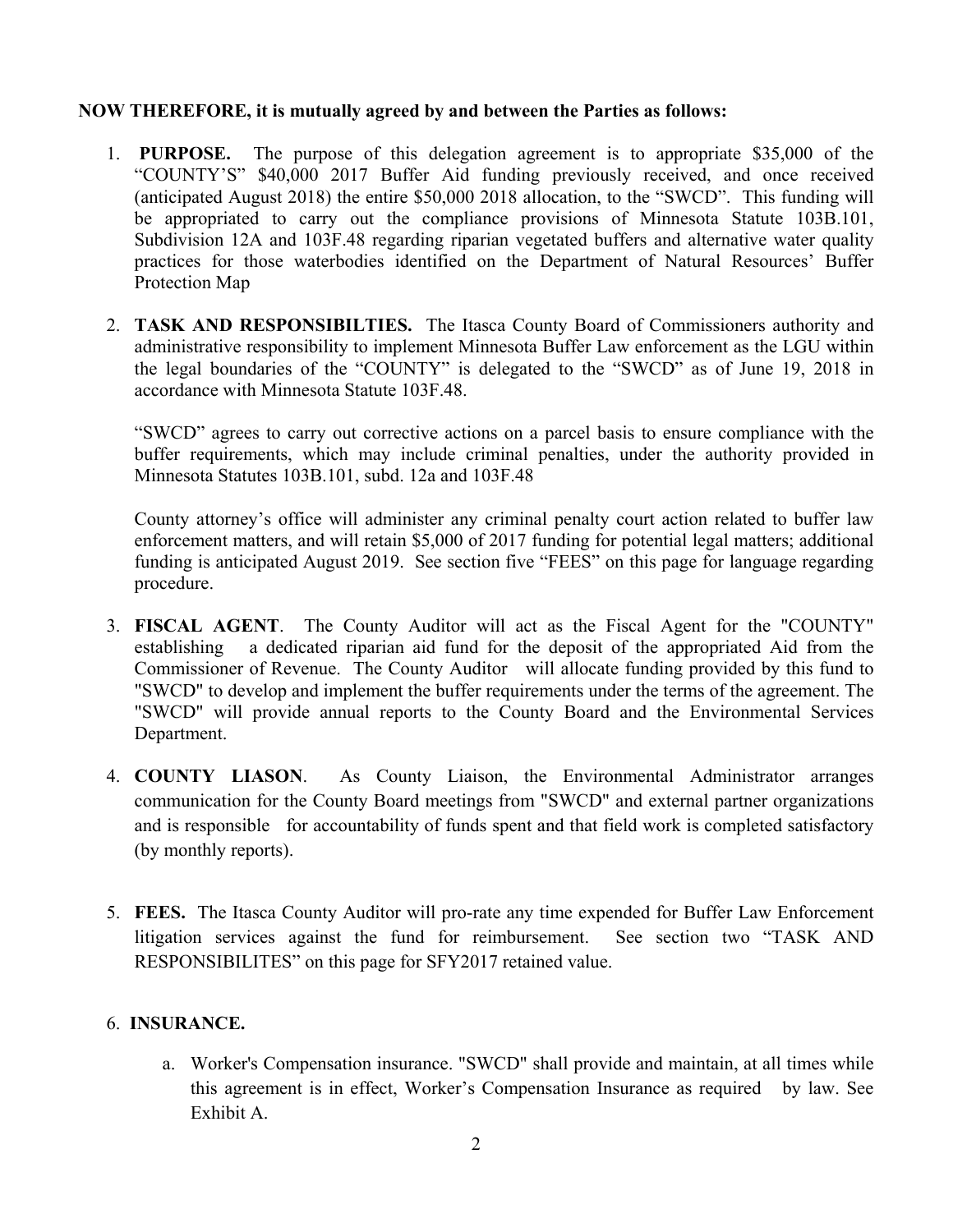- b. General Liability and Professional Liability Insurance. The "SWCD" agrees that in order to protect itself as well as the "COUNTY" under this agreement that it will at all times during the term of the agreement have and keep in full force at its expense, a commercial general liability insurance policy covering any injury damages, claim or demand caused by an act or omission on part of the 'SWCD', its officers, agents, and employees in the performance of or with relation to any of the work or services performed or furnished by the "SWCD" under the terms of this agreement. The minimum insurance limits for this policy shall be as set forth in Exhibit A.
- **7. INDEMNIFICATION.** Each Party to this agreement shall be liable for its own acts and the results thereof to the extent authorized by law and shall not be responsible for acts of the other party, its agents, volunteers or employees. It is understood and agreed that liability and damages arising from the parties' acts and omissions are governed by the provisions of the Municipal Tort Claims Act, Minnesota Statutes Chapter 466, the Minnesota Tort Claims Act, Minnesota Statutes section 3.736, and other applicable laws. Nothing in this agreement waives the "COUNTY'S" immunities and limitations on liability as provided for under the statutory law.
- 8. **TERM AND TERMINATION.** The agreement becomes effective on the date of final signature. The agreement expires upon the State of Minnesota eliminating Itasca County buffer law enforcement eligibility. This agreement may be terminated with or without cause by 30-day written notice to the other party.
- 9. **ENTIRE AGREEMENT.** This agreement supersedes any prior or contemporaneous representation or agreements, whether written or oral, between "SWCD" and the "COUNTY" and contains the entire agreement with regard to the subject matter herein.
- 10. **AMENDMENTS.** This agreement may be amended only by writing, signed by each of the Parties.
- 11. **NOTICE.** Any written communication required under this agreement will be addressed to the other Party as follows, except that any party may change its address for notice by so notifying the other Party in writing:

# Andy Arens Dan Swenson

Itasca Soil and Water Conservation District Itasca County Environmental Services<br>1889 US Highway 2 E 123 NE 4<sup>th</sup> Street 1889 US Highway 2 E Grand Rapids, MN 55744 Grand Rapids, MN 55744

#### **TO SWCD: TO ITASCA COUNTY:**

12. **GOVERNING LAW AND VENUE.** This agreement will be governed by and interpreted in accordance with the laws of the State of Minnesota. Venue for all legal proceedings out of this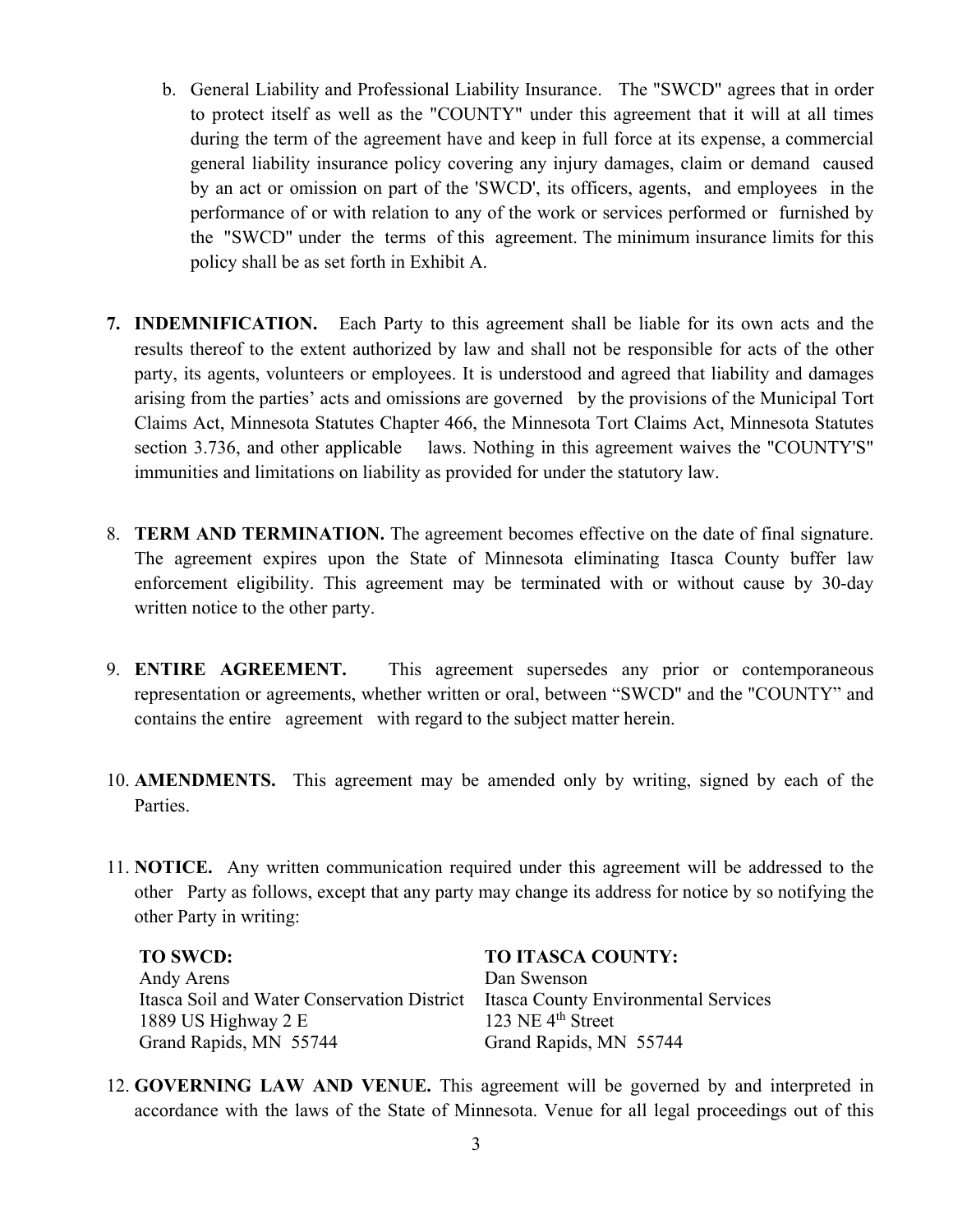agreement, or its breach, must be in the appropriate state or federal court with competent jurisdiction in Itasca County, Minnesota.

- 13. **WAIVERS.** The waiver by "SWCD" or the "COUNTY" of any breach or failure to comply with any provision of this agreement by the other Party will not be construed as nor will it constitute a continuing waiver of such provision or a waiver of any other breach of or failure to comply with any other provision of this agreement.
- 14. **STATE AUDITS.** Under Minnesota Statutes section 16C.05, subd. 5, "SWCD'S" books, records, documents, and accounting procedures and practices relevant to this agreement are subject to examination by the State and for the State Auditor or Legislative Auditor, as appropriate, for a minimum of six years from the end of this agreement.
- 15. **GOVERNING LAW AND VENUE.** This agreement will be governed by and interpreted in accordance with the laws of the State of Minnesota. Venue for all legal proceedings out of this agreement, or its breach, must be in the appropriate state or federal court with competent jurisdiction in Itasca County, Minnesota.
- 16. **GOVERNMENT DATA PRACTICES.** "SWCD" must comply with the Minnesota Government Data Practices Act, Minnesota Statute Chapter 13, as it applies to all data created, collected, received, stored, used, maintained, or disseminated by "SWCD" in its' performance under this agreement.
- 17. **COMPETITIVE BID LAW REQUIREMENTS.** "SWCD" must comply with the extent it may be applicable, with the statutory law governing competitive bidding (particularly MN Stat. 471.345 and 375.21).

**IN WITNESS WHEREOF,** intending to be legally bound, the Parties hereto execute and deliver this agreement.

SWCD:

Signature: Title: Board Chair, Ted Lovdahl

Date:

County: Adopted this  $\qquad \qquad \text{day of} \qquad \qquad .20$ 

 $\mathrm{By:}\_\_\_\_\_\_\_\_\_\_$ Leo Trunt, Chair of the Board

Attest:

Brett Skyles, County Administrator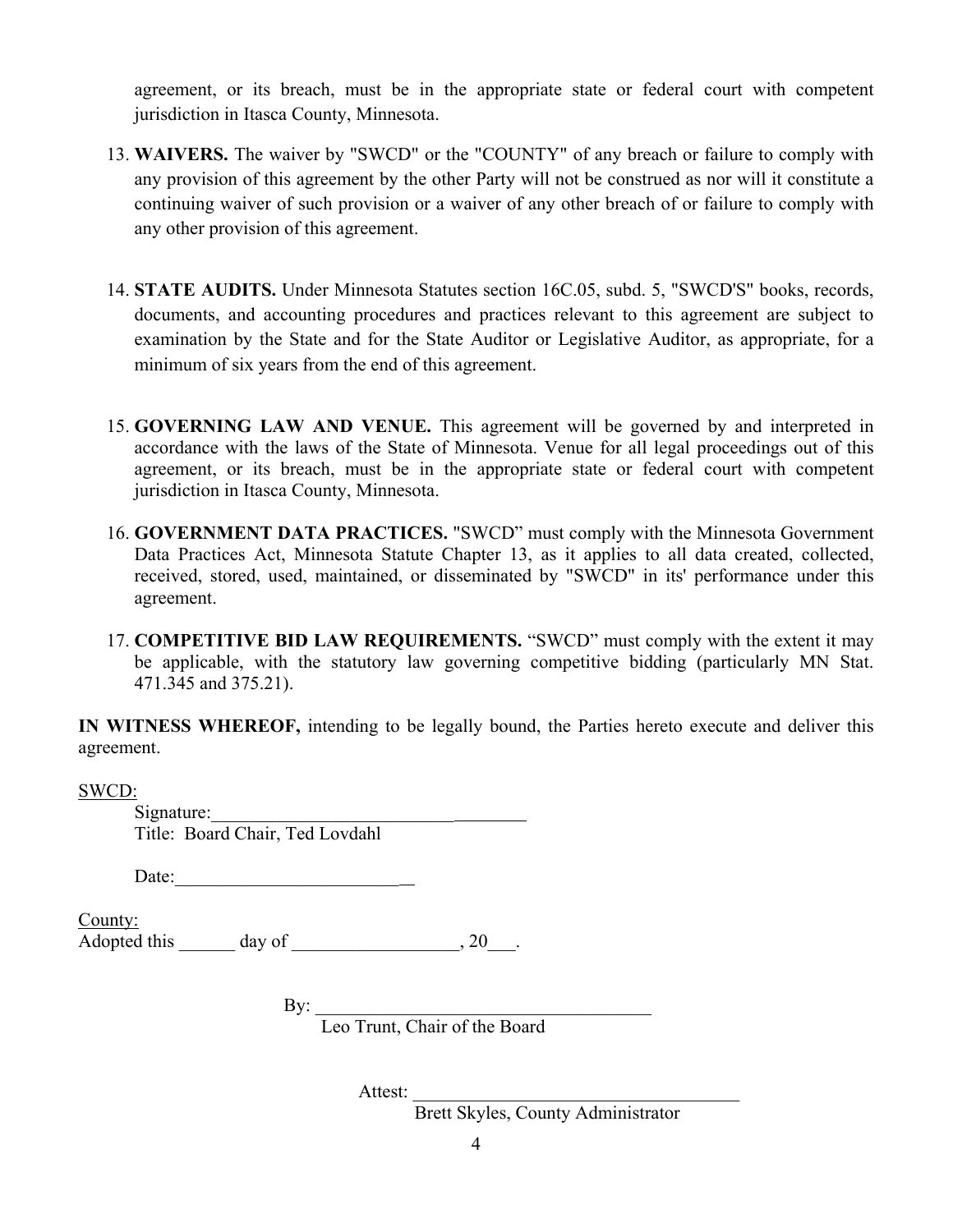## **EXHIBIT A TO THE COOPERATIVE AGREEMENT BETWEEN THE ITASCA SOIL AND WATER CONSVERATION DISTRICT AND THE COUNTY OF ITASCA**

- A. 'SWCD" agrees to defend, indemnify and hold harmless "COUNTY", its elected officials, officers, agents, volunteers and employees from any liability, claims, causes of action, judgments, damages, losses, costs or expenses, including reasonable attorney fees resulting directly or indirectly from any act or omission of "SWCD", anyone directly or indirectly employed by them and/or anyone for whose acts and/or omissions they may be liable in the performance of the services required by this contract and against all loss by reason of failure of said "SWCD" to perform fully, in any respect, all obligations under this contract.
- B. "SWCD" agrees at all times during the term of this Agreement to have and keep in force insurance, either under a self-insurance program or separate insurance policy, as follows:
	- a. Commercial General Liability shall list the "COUNTY" as an additional insured with the following insurance limits:

|    |                                                                                                                                                          | Limits                                   |
|----|----------------------------------------------------------------------------------------------------------------------------------------------------------|------------------------------------------|
|    | General Aggregate                                                                                                                                        | \$1,500,000                              |
|    | Products – Completed                                                                                                                                     |                                          |
|    | <b>Operations Aggregate</b>                                                                                                                              | \$1,500,000                              |
|    | Personal and Advertising Injury                                                                                                                          | \$1,500,000                              |
|    | Each Occurrence:                                                                                                                                         |                                          |
|    | Combined Bodily Injury and Property Damage                                                                                                               | \$1,500,000                              |
| b. | Automobile Liability - Combined single limit each<br>occurrence for bodily injury and property damage covering<br>owned, non-owned and hired automobiles | \$1,500,000                              |
|    | c. Workers' Compensation and Employer's Liability<br>If the contractor is based outside the State of Minnesota,<br>apply to Minnesota Laws               | <b>Statutory Limits</b><br>coverage must |
| d. | <b>Employer's Liability</b><br>Bodily Injury by:                                                                                                         |                                          |
|    | Accident - Each Accident                                                                                                                                 | \$500,000                                |
|    | Disease – Policy Limit                                                                                                                                   | \$500,000                                |
|    | Disease – Each Employee                                                                                                                                  | \$500,000                                |
|    |                                                                                                                                                          |                                          |

An umbrella or excess policy over primary liability coverages is an acceptable method to provide the required aggregate insurance amounts.

The above establishes minimum insurance requirements. It is the sole responsibility of "SWCD" to determine the need for and to procure additional coverage that may be needed in connection with this Agreement.

"SWCD" shall not commence buffer law enforcement work until it has obtained required insurance and filed an acceptable Certificate of Insurance with "COUNTY" to the attention of Dan Swenson, Environmental Services. The Certificate shall: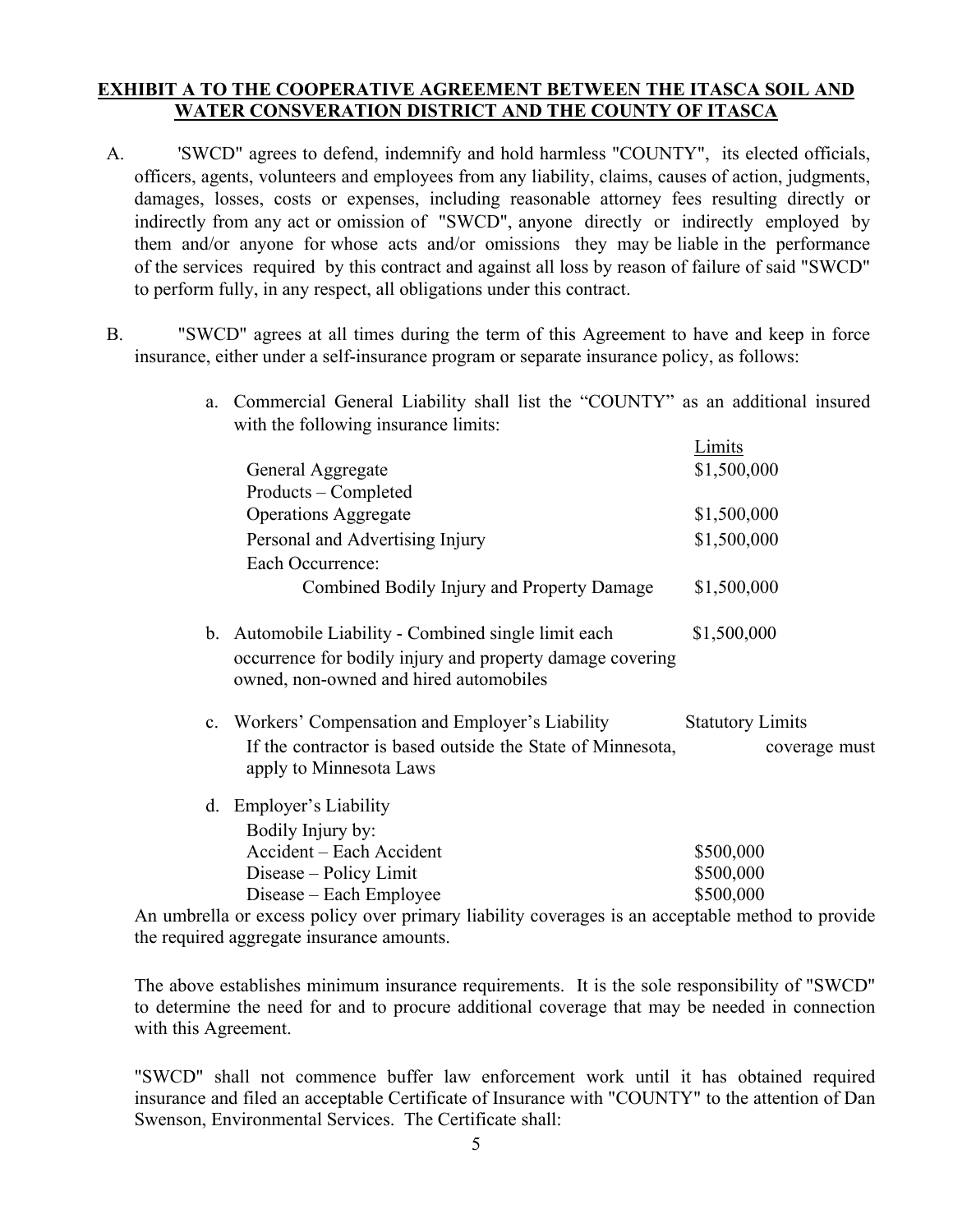- 1. List Itasca County as Certificate holder and as an additional insured with respect to operations covered under the contract for all liability coverages except Workers' Compensation and Employer's Liability and Professional Liability, if applicable; and,
- 2. Be amended to show that Itasca County will receive thirty (30) days written notice in the event of cancellation, non-renewal or material change in any described policies.
- C. "SWCD" also agrees that any contract let by "SWCD" for the performance of the work on buffer law enforcement as provided herein shall include clauses that will: (1) require "SWCD" to defend, indemnify and hold harmless "COUNTY", its elected officials, officers, agents and employees for any liability, claims, causes of action, losses, demands, damages, judgments, costs, interest, expenses (including, without limitation, reasonable attorney fees, witness fees and disbursements incurred in the defendant thereof) arising out of or by reason of the acts and/or omissions of "SWCD" its subcontractors, anyone directly or indirectly employed by them, and/or anyone for whose acts and/or omissions they may be liable for ; (2) require "SWCD" to provide and maintain insurance in accordance with the following:

| a. Workers' Compensation:                   | (Statutory Limits) |  |
|---------------------------------------------|--------------------|--|
| <b>Employer's Liability Insurance:</b>      | Limits             |  |
| 1. Bodily Injury by Accident, each accident | \$500,000          |  |
| 2. Bodily Injury by Disease, policy limit   | \$500,000          |  |
| 3. Bodily Injury by Disease, each employee  | \$500,000          |  |

Note: all states endorsement is required if "SWCD" is domiciled outside the State of Minnesota.

b. Commercial General and Automobile Liability Insurance

|  | 1. Commercial General Liability:           | Limits      |
|--|--------------------------------------------|-------------|
|  | Combined Bodily Injury and Property Damage |             |
|  | Each Occurrence Limit                      | \$1,500,000 |
|  | General Aggregate Limit                    | \$3,000,000 |
|  | Products – Completed Operations            |             |
|  | Aggregate Limit                            | \$3,000,000 |
|  | Personal and Advertising Injury Limits     | \$1,500,000 |

Coverages above shall also include: Premises – Operations Contractual Liability (including oral and written contracts) Explosion, Collapse, Underground Property Damage (XCU)